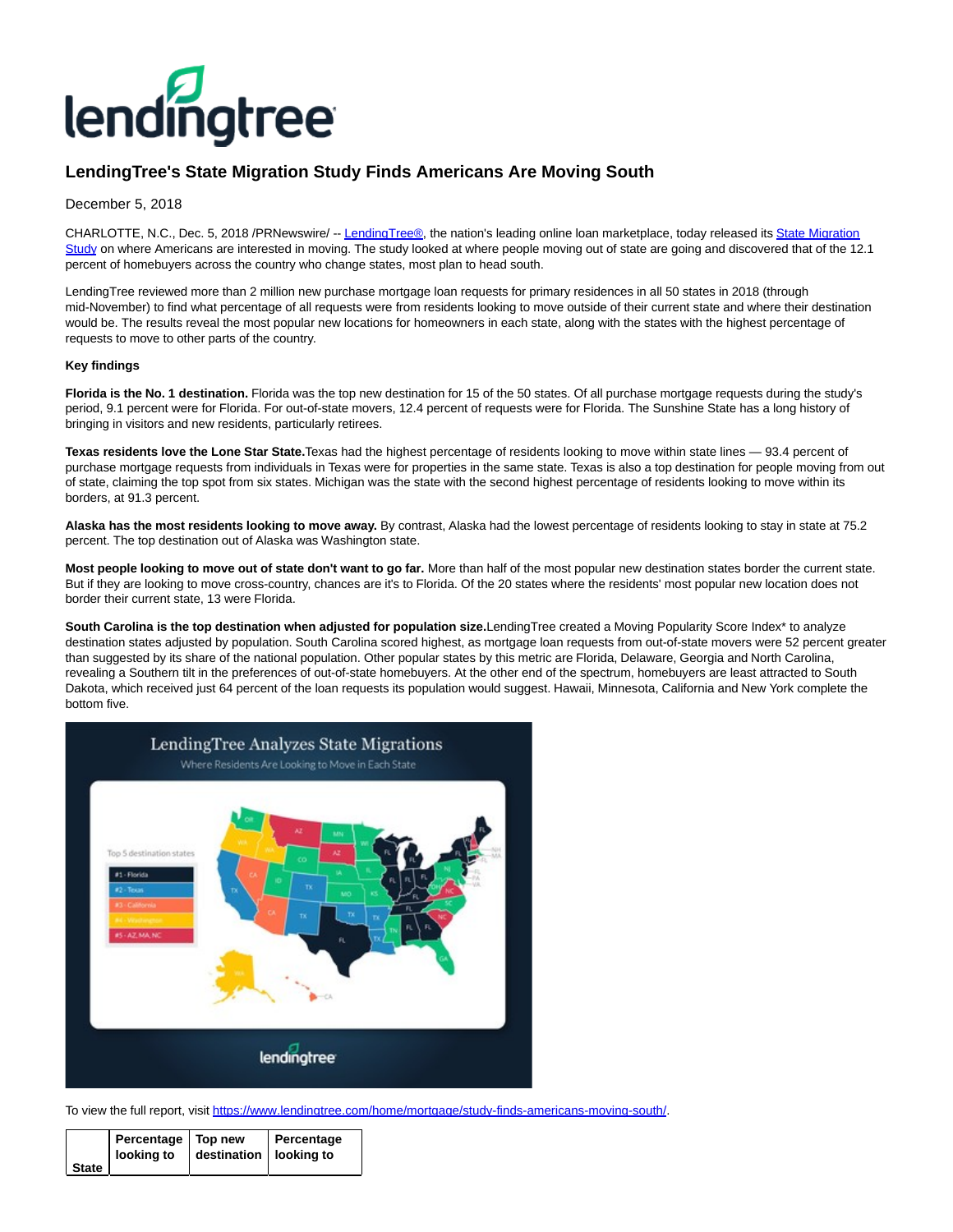|                | move out-<br><u>of-state_</u> | state     | move to<br>top<br>destination<br>(of out-of-<br><u>state movers)</u> |
|----------------|-------------------------------|-----------|----------------------------------------------------------------------|
| AΚ             | 24.80%                        | WA        | 10.80%                                                               |
| AL             | 9.30%                         | <b>FL</b> | 22.40%                                                               |
| AR             | 9.30%                         | ТX        | 17.10%                                                               |
| AΖ             | 11.20%                        | СA        | 11.30%                                                               |
| CA             | 14.10%                        | ТX        | 11.20%                                                               |
| CO             | 15.00%                        | <b>TX</b> | 11.60%                                                               |
| CТ             | 17.30%                        | FL        | 23.90%                                                               |
| DE             | 17.90%                        | PA        | 23.60%                                                               |
| FL             | 8.90%                         | GA        | 13.80%                                                               |
| GА             | 9.20%                         | FL.       | 26.50%                                                               |
| HI             | 22.40%                        | СA        | 12.80%                                                               |
| IA             | 12.20%                        | IL.       | 10.10%                                                               |
| ID             | 12.30%                        | <b>WA</b> | 20.70%                                                               |
| IL             | 14.20%                        | FL        | 14.20%                                                               |
| IN             | 10.00%                        | FL        | 18.80%                                                               |
| KS             | 15.50%                        | МO        | 31.20%                                                               |
| ΚY             | 10.50%                        | FL        | 15.40%                                                               |
| LA             | 9.90%                         | ТX        | 25.60%                                                               |
| MA             | 17.90%                        | <b>NH</b> | 21.50%                                                               |
| MD             | 17.20%                        | VA        | 13.50%                                                               |
| МE             | 11.30%                        | FL        | 21.00%                                                               |
| MI             | 8.60%                         | FL        | 22.00%                                                               |
| ΜN             | 12.00%                        | WI        | 15.40%                                                               |
| МO             | 10.80%                        | KS        | 14.40%                                                               |
| МS             | 10.40%                        | ΤN        | 16.70%                                                               |
| МT             | 13.80%                        | AZ        | 11.10%                                                               |
| ΝC             | 9.80%                         | SC        | 28.10%                                                               |
| <b>ND</b>      | 21.60%                        | <b>MN</b> | 29.90%                                                               |
| <b>NE</b>      | 12.30%                        | IA        | 15.10%                                                               |
| <b>NH</b>      | 17.80%                        | МA        | 18.60%                                                               |
| NJ             | 17.50%                        | FL        | 21.80%                                                               |
| ΝM             | 14.40%                        | ТX        | 25.00%                                                               |
| NV             | 15.50%                        | СA        | 18.50%                                                               |
| NY.            | 21.30%                        | FL        | 21.50%                                                               |
| OH             | 9.10%                         | FL        | 20.70%                                                               |
| OK             | 9.20%                         | ТX        | 24.80%                                                               |
| OR             | 13.40%                        | WA        | 25.90%                                                               |
| PA             | 13.20%                        | <b>NJ</b> | 16.60%                                                               |
| RI             | 20.40%                        | MA        | 29.10%                                                               |
| SC             | 9.20%                         | ΝC        | 31.30%                                                               |
| <u>SD</u>      | 17.30%                        | AΖ        | 11.90%                                                               |
| TN             | 10.50%                        | FL        | 15.80%                                                               |
| $\overline{X}$ | 6.60%                         | FL        | 10.10%                                                               |
| UT             | 11.80%                        | ID        | 9.40%                                                                |
| VA             | 15.70%                        | <b>NC</b> | 17.70%                                                               |
| VT             | 17.20%                        | FL        | 19.60%                                                               |
| <b>WA</b>      | 13.20%                        | <b>OR</b> | 11.40%                                                               |
| WI             | 10.60%                        | FL        | 15.60%                                                               |
| <b>WV</b>      | 14.80%                        | OH        | 17.20%                                                               |
| WY             | 19.60%                        | CO        | 15.80%                                                               |

| <b>States Ranked by Moving</b><br><b>Popularity Score</b> |              |                                      |  |  |
|-----------------------------------------------------------|--------------|--------------------------------------|--|--|
|                                                           | <b>State</b> | <b>Moving</b><br>popularity<br>score |  |  |
|                                                           | SC           | 152                                  |  |  |
| 2                                                         | FL           | 144                                  |  |  |
| 3                                                         | DE           | 138                                  |  |  |
| 4                                                         | GA           | 138                                  |  |  |
| 5                                                         | <b>NC</b>    | 137                                  |  |  |

 $\overline{a}$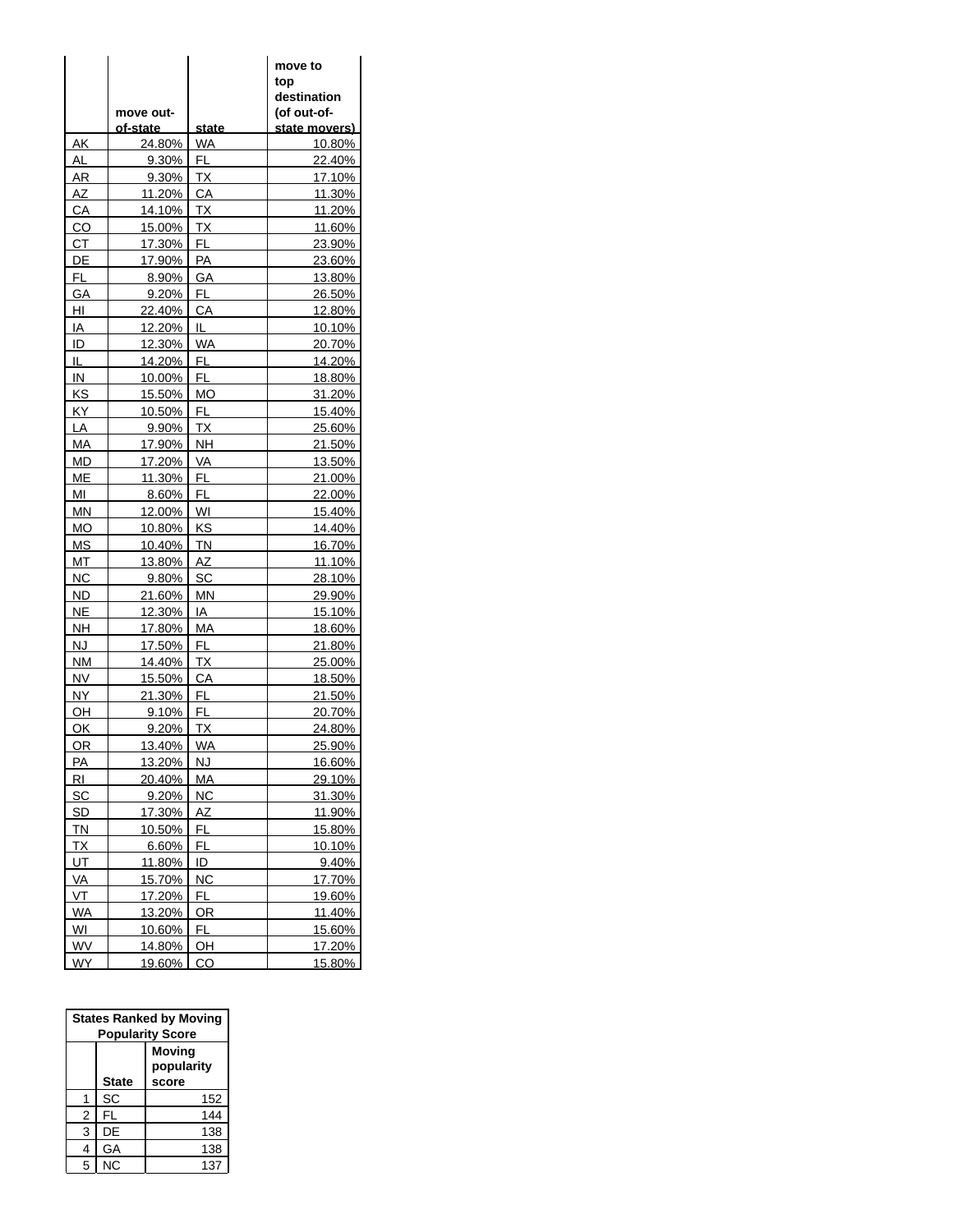| 6               | <b>TN</b>      | 126             |
|-----------------|----------------|-----------------|
| 7               | <u>NН</u>      | 125             |
| 8               | NV             | 121             |
| 9               | <b>WV</b>      | 121             |
| 10              | AL             | 114             |
| 11              | ΚY             | 111             |
| 12              | OH             | 110             |
| 13              | ТX             | 110             |
| 14              | <u>ΑZ</u>      | 109             |
| 15              | AR             | 109             |
| 16              | ΜS             | 108             |
| 17              | IN             | 108             |
| 18              | МЕ             | 104             |
| 19              | VA             | 104             |
| 20              | МТ             | <u>104</u>      |
| 21              | OR             | 103             |
| 22              | ID             | 103             |
| 23              | $\overline{c}$ | 103             |
| 24              | VT             | 100             |
| 25              | WY             | 1 <u>00</u>     |
| 26              | LA             | 99              |
| $\overline{27}$ | PA             | 99              |
| 28              | МO             | <u>98</u>       |
| 29              | ОК             | 97              |
| 30              | NJ             | 93              |
| 31              | ΝM             | 93              |
| 32              | MD             | 93              |
| 33              | <b>CT</b>      | 89              |
| 34              | κs             | <u>89</u>       |
| 35              | MI             | 88              |
| 36              | UT             | 87              |
| 37              | <b>NE</b>      | 86              |
| 38              | <b>WA</b>      | 86              |
| 39              | RI             | 82              |
| 40              | ΙA             | 81              |
| 41              | IL             | 79              |
| 42              | MA             | 78              |
| 43              | <u>WI</u>      | 78              |
| 44              | AΚ             | 76              |
| 45              | ND             | $\frac{75}{2}$  |
| 46              | NΥ             | 74              |
| 47              | <b>CA</b>      | 72              |
| 48              | MN             | $\overline{71}$ |
| 49              | HI             | 67              |
| 50              | SD             | 64              |

### **\*Moving Popularity Score Index methodology**

The popularity score for each state was created by dividing the percentage of all out-of-state purchase mortgage requests for the state by the percentage of the total population each state represents. A score of 100 means a state receives loan requests proportional to its population, above 100 means a state is more popular than its share of the national population and below 100 means a state is less popular than its share of the national population. For example, South Carolina represents 2.40% of all out-of-state mortgage requests, and its population is 1.54% of the nation. So, the South Carolina score is 2.40/1.54 x 100, or 156.

### **About LendingTree**

LendingTree (NASDAQ: TREE) is the nation's leading online marketplace that connects consumers with the choices they need to be confident in their financial decisions. LendingTree empowers consumers to shop for financial services the same way they would shop for airline tickets or hotel stays, comparing multiple offers from a nationwide network of over 500 partners in one simple search, and can choose the option that best fits their financial needs. Services include mortgage loans, mortgage refinances, auto loans, personal loans, business loans, student refinances, credit cards and more. Through the [My LendingTree p](http://www.mylendingtree.com/)latform, consumers receive free credit scores, credit monitoring and recommendations to improve credit health. My LendingTree proactively compares consumers' credit accounts against offers on our network, and notifies consumers when there is an opportunity to save money. In short, LendingTree's purpose is to help simplify financial decisions for life's meaningful moments through choice, education and support. LendingTree, LLC is a subsidiary of LendingTree, Inc. For more information, go to [www.lendingtree.com,](http://www.lendingtree.com/) dial 800-555-TREE, like our Facebook page and/or follow us on Twitter @LendingTree.

**MEDIA CONTACT: [press@lendingtree.com](mailto:press@lendingtree.com)**